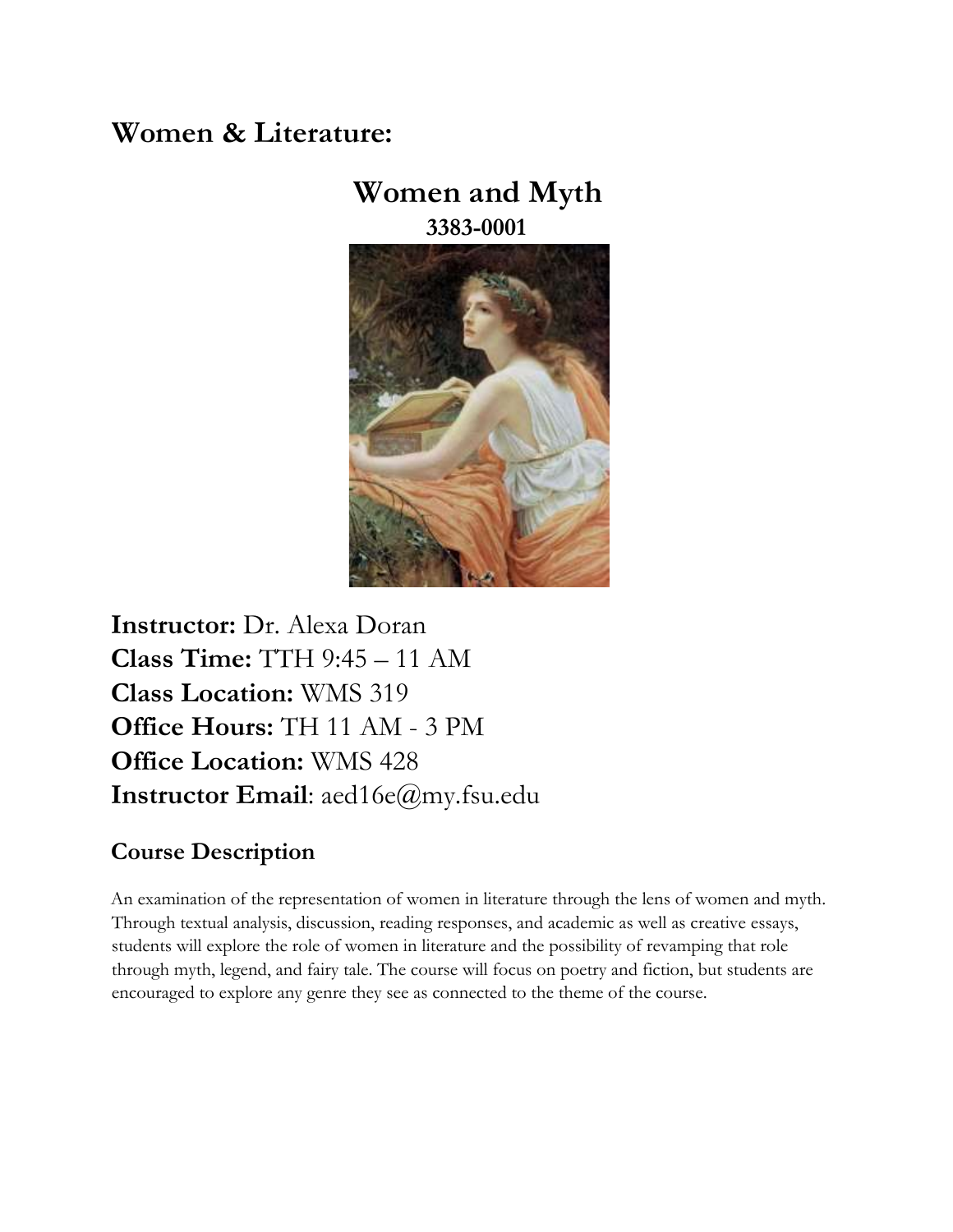## **Course Policies**

## *Attendance*

FSU's Composition Program maintains a strict attendance policy to which this course adheres: for fall courses, **students are in danger of failing if they miss more than four classes**. You are required to be an active member of the ENC 1101 classroom community, and if you do not attend class regularly, you cannot fulfill that requirement. You should always inform your instructor ahead of time when you will miss class. Save your absences for when you get sick or for family emergencies. **It is your responsibility to know how many absences you have accrued during the term**. Note, too, that **missing a conference counts as two absences.** I cannot reschedule missed conferences.

**If you have an excellent reason for going over the allowed number of absences, you should call Undergraduate Studies** (644-2451) and make an appointment to discuss your situation with them. If you can provide proper documentation of extreme circumstances (for example, a medical situation or some other crisis that resulted in you having to miss more than the allowed number of classes), Undergraduate Studies will consider the possibility of allowing you to drop the course and take it the following semester. Important Note: FSU's Composition Program Attendance Policy does not violate the University Attendance Policy that appears in the "University Policies" section later in this syllabus. The Composition Program Attendance Policy simply specifies the number of allowed absences, whereas the University Attendance Policy does not.

You must arrive at each scheduled class period on time. Arriving to class after I have begun teaching is disruptive.

## *Participation & Decorum*

#### Participation

**Participation is central to learning in this course**, and you are expected to make a meaningful, good-faith contribution to the work being done in class. This work can take the form of group discussions, small group work, workshops, or individual writing. In any case, you are expected to contribute ideas and to analyze the ideas contributed by your peers. During full and small group discussions, you are expected to make thoughtful and substantive contributions. On workshop days, you are expected to provide critical, constructive feedback for your peers.

#### Facebook, Email, and Homework

We may occasionally send emails, analyze Facebook, or use the internet as part of our coursework and discussions. Using the internet during class time for anything other than class purposes or working on coursework for another course during our class time will result in an absence.

You must arrive each day prepared and with your homework completed. In addition, you must come to class with the materials necessary to participate. At minimum, you must have a notebook for taking notes and the course texts. Coming to class unprepared will result in an absence.

*Civility*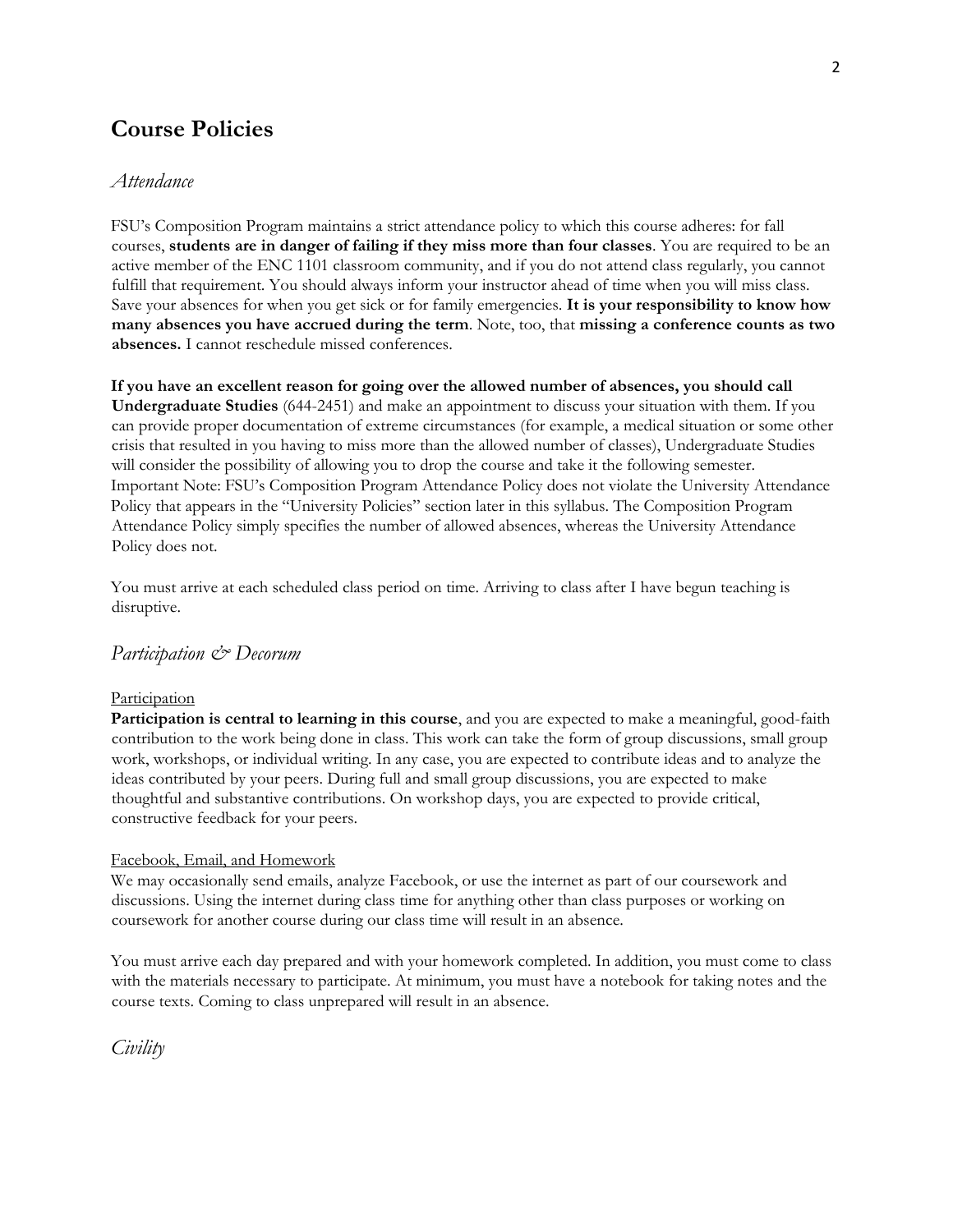**In this course, we will discuss emotional, controversial, and personal issues**. Such conversations can become lively, and while I encourage you to express your ideas, you must *always* **be respectful of your peers.** No disrespectful, profane, abusive, or hateful language will be tolerated. Civility also applies to our treatment of one another in general. *Disrespectful behavior will result in your being asked to leave the class*, which will result in an absence.

## *Conferences*

We will hold individual conferences. These conferences will allow us to discuss the drafts that you are working on and your progress in class. The conferences will be held in lieu of classes during those days and missing a conference will count as two absences.

## **University Policies**

## *University Attendance Policy*

Excused absences include documented illness, deaths in the family and other documented crises, call to active military duty or jury duty, religious holy days, and official University activities. These absences will be accommodated in a way that does not arbitrarily penalize students who have a valid excuse. Consideration will also be given to students whose dependent children experience serious illness.

## *Academic Honor Policy*

The Florida State University Academic Honor Policy outlines the University's expectations for the integrity of students' academic work, the procedures for resolving alleged violations of those expectations, and the rights and responsibilities of students and faculty members throughout the process. Students are responsible for reading the Academic Honor Policy and for living up to their pledge to "…be honest and truthful and…[to] strive for personal and institutional integrity at Florida State University." (Florida State University Academic Honor Policy, found at [http://fda.fsu.edu/Academics/Academic-Honor-Policy.\)](http://fda.fsu.edu/Academics/Academic-Honor-Policy)

## *Americans with Disabilities Act*

Students with disabilities needing academic accommodation should: (1) register with and provide documentation to the Student Disability Resource Center; and (2) bring a letter to the instructor indicating the need for accommodation and what type. This should be done during the first week of class. This syllabus and other class materials are available in alternative format upon request. For more information about services available to FSU students with disabilities, contact the: Student Disability Resource Center 874 Traditions Way 108 Student Services Building Florida State University Tallahassee, FL 32306-4167 (850) 6449566 (voice) (850) 644-8504 (TDD) sdrc@admin.fsu.ed[u](http://www.disabilitycenter.fsu.edu/) <http://www.disabilitycenter.fsu.edu/>

## *Free Tutoring from FSU*

On-campus tutoring and writing assistance is available for many courses at Florida State University. For more information, visit the Academic Center for Excellence (ACE) Tutoring Services' comprehensive list of oncampus tutoring options at<http://ace.fsu.edu/tutoring> [o](http://ace.fsu.edu/tutoring)r tutor@fsu.edu. High-quality tutoring is available by appointment and on a walk-in basis. These services are offered by tutors trained to encourage the highest level of individual academic success while upholding personal academic integrity.

## *Liberal Studies for the 21st Century*

The Liberal Studies for the 21st Century Program at Florida State University builds an educational foundation that will enable FSU graduates to thrive both intellectually and materially and to support themselves, their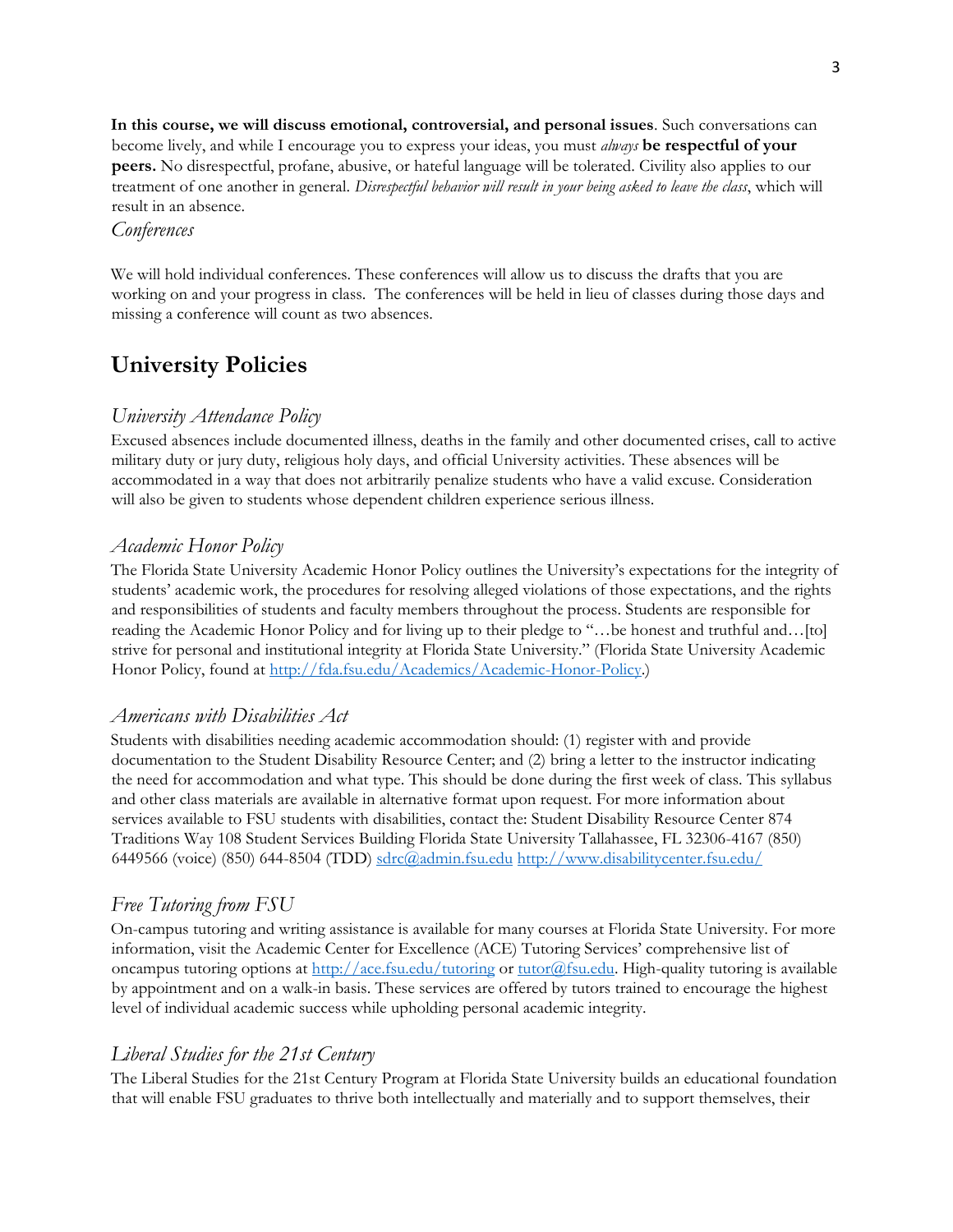families, and their communities through a broad and critical engagement with the world in which they live and work. Liberal Studies thus offers a transformative experience. This course has been approved as meeting the Liberal Studies requirements for English and thus is designed to help you become a clear, creative, and convincing communicator, as well as a critical reader.

## *Syllabus Change Policy*

Except for changes that substantially affect implementation of the evaluation (grading) statement, this syllabus is a guide for the course and is subject to change.

## *Plagiarism*

**Plagiarism is grounds for suspension from the university as well as for failure in this course. It will not be tolerated**. Any instance of plagiarism must be reported to the Director of College Composition and the Director of Undergraduate Studies. Plagiarism is a counterproductive, non-writing behavior that is unacceptable in a course intended to aid the growth of individual writers. Plagiarism is included among the violations defined in the Academic Honor Code, section b), paragraph 2, as follows: "Regarding academic assignments, violations of the Academic Honor Code shall include representing another's work or any part thereof, be it published or unpublished, as one's own."

A plagiarism education assignment that further explains this issue will be administered in all ENC 2135 courses during the second week of class. Each student will be responsible for completing the assignment and asking questions regarding any parts they do not fully understand.

## **Student Resources**

## *Reading/Writing Center (RWC)*

## What is the RWC?

Part of the English Department, the RWC serves Florida State University students at all levels and from all majors. Think of the RWC as an idea laboratory: it is a place to develop and communicate your ideas!

#### Who uses the RWC?

In short: everyone! The RWC's clients include a cross-section of the campus: first-year students writing for composition class, upper-level students writing term papers, seniors composing letters of applications for jobs and graduate schools, graduate students working on theses and dissertations, multilingual students mastering English, and a variety of others.

#### Where is the RWC located?

As of Fall Semester 2015, the RWC currently has four locations: the newly remodeled Williams 222 location, the gleaming Johnston Ground location, the happening Strozier Library location, and the up-and-coming Dirac Library location. For students who are distance learners, online tutoring is available. Contact Dr. McElroy at smcelroy@fsu.edu for information.

What are the hours? Hours vary by location. Check the online schedule for availability.

Who works there?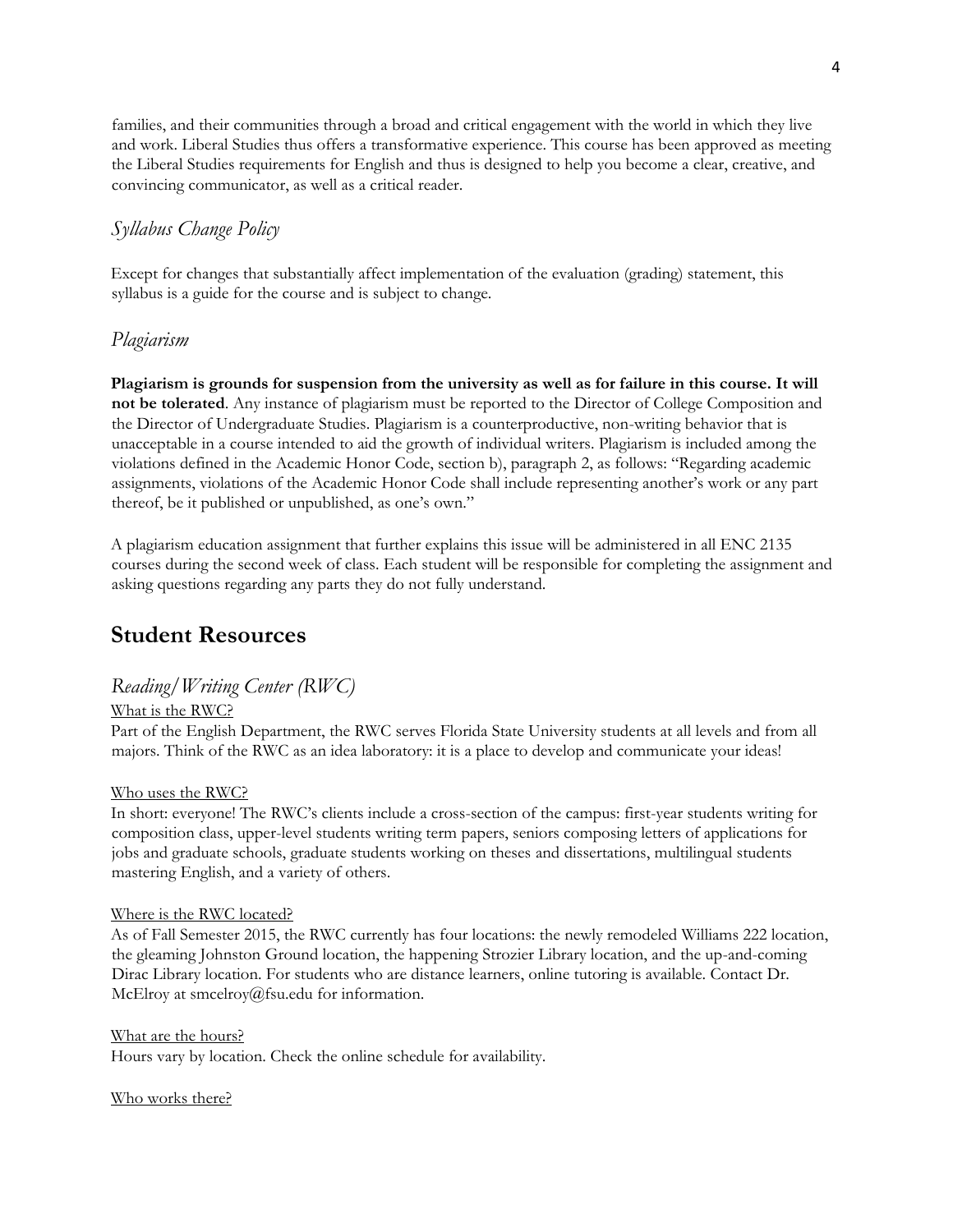The tutors in the RWC are graduate students in English with training and experience in teaching writing, and undergraduate students who have completed a 3-credit English elective course in tutoring writing and who have been apprentice tutors in the RWC.

#### What happens in a RWC session?

Many things! You can come with a prompt and talk about your ideas with someone who will be an active listener and ask questions to help you figure out what you think. You can come with a few ideas jotted down, and you can talk through your organization with a tutor. Once you have written parts of a draft or a whole draft, you can see if you communicated your ideas clearly by having a tutor be your "practice audience." They will listen as a reader, and explain to you what they are thinking as a reader. If they hear what you intended to communicate, hooray! If not, you have an opportunity to revise before you give your work to your actual audience. The tutors will even help you learn editing and proofreading strategies so you can independently communicate your ideas clearly.

#### How do I make an appointment?

The best way is by using our online scheduling website: http://fsu.mywconline.com Instructions for making an appointment can be found here:http://wr.english.fsu.edu/Reading-Writing-Center/How-to-MakeanAppointment. While we will accept walk-ins if a tutor is available, it is usually best to book ahead.

#### How much tutoring help can I have?

All FSU students can have 1.5 hours of tutoring a week FOR FREE! This includes all locations, i.e., NOT 1.5 hours in Williams, 1.5 hours in Strozier, etc. Students who opt to register for ENC 1905, REA 1905, or ENG 5998 may have more time depending on the number of credits they choose to take. Appointments are limited to 60 minutes/day.

#### *The Digital Studio*

#### What is the Digital Studio?

The Digital Studio provides support to students working individually or in groups on a variety of digital projects, such as designing a website, developing an electronic portfolio for a class, creating a blog, selecting images for a visual essay, adding voiceover to a presentation, or writing a script for a podcast. The DS has both Macs and PCs, and some of the cool software available in the DS includes Photoshop, InDesign, Windows Movie Maker, iMovie, and more!

#### Who uses the DS?

Any FSU students who want to complete digital class assignments (e.g., for FYC or WEPO) or to improve overall capabilities in digital communication. Students also use the DS to make Prezis, business cards, flyers for their own student organizations, and more!

#### Where is the DS?

There are two DS locations: Williams 222 and Johnston Ground.

#### What happens in a DS session?

Like the RWC, think of the DS as an idea lab, only it is a place to explore ideas in digital texts and to learn new technologies to communicate ideas in those mediums.

#### How do I make an appointment?

The best way is by using our online scheduling website: http://fsu.mywconline.com The DS does accept walk-ins, but the DS gets booked by large groups and is very busy at the end of the semester, so it is best to plan ahead.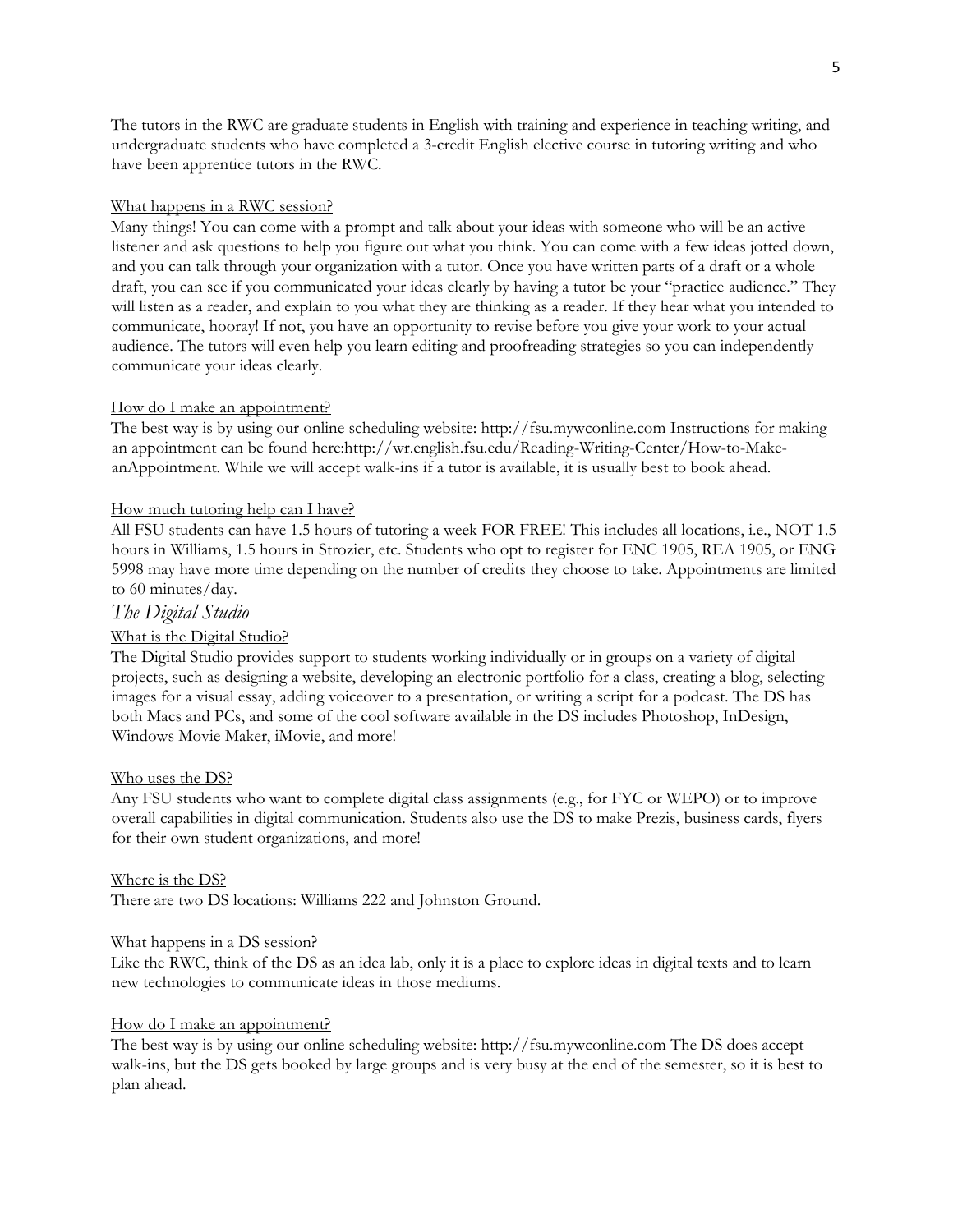How much tutoring can I have? You can use the DS as much as you'd like!

| Grade Breakdown            |        |
|----------------------------|--------|
| Essay 1: Literary Analysis | 30%    |
| Essay 2: Creative Project  | 30%    |
| <b>Book Review</b>         | $15\%$ |
| Homework and Classwork:    | $25\%$ |

## *Final Grades*

| A     | $93 - 100$   | $73 - 76$<br>C. |  |
|-------|--------------|-----------------|--|
| $A-$  | $90 - 92$ C- | $70 - 72$       |  |
| $B+$  | $87 - 89$ D+ | $67 - 69 B$     |  |
|       | $83 - 86$ D  | $63 - 66 B$     |  |
|       | $80 - 82$ D- | $60 - 62$       |  |
| $($ + | $77 - 79$    | F<br>$() - 59$  |  |

## **Projects for Women and Myth**

## **Guidelines Essay 1: Literary Analysis 6-8 Pages**

Choose any media which mythologizes women and analyze the text through the lens of women and myth. The media you choose can be any genre – a video game, a movie, a collection of poems, a docuseries, a painting etc.

How will I be graded?

## **20 points Thesis**

Example thesis: "*Sabrina the Teenage Witch* is a revamping of traditional myth due to its use of magical elements, a female protagonist, and focus on women's issues such as the beauty myth and objectification of women"

You should build a strong, one sentence thesis statement which lists the specific factors that qualify the selected source as a revamping of traditional myth in the order in which you will discuss them in the essay,

### **20 points Background/Summary**

You should provide enough background information about the source that the analysis still makes sense without your reader having to have read the source in question

**40 points** A thoughtful discussion of the following questions, using examples from the media to support your points.

In what ways does the author transform traditionally feminine images?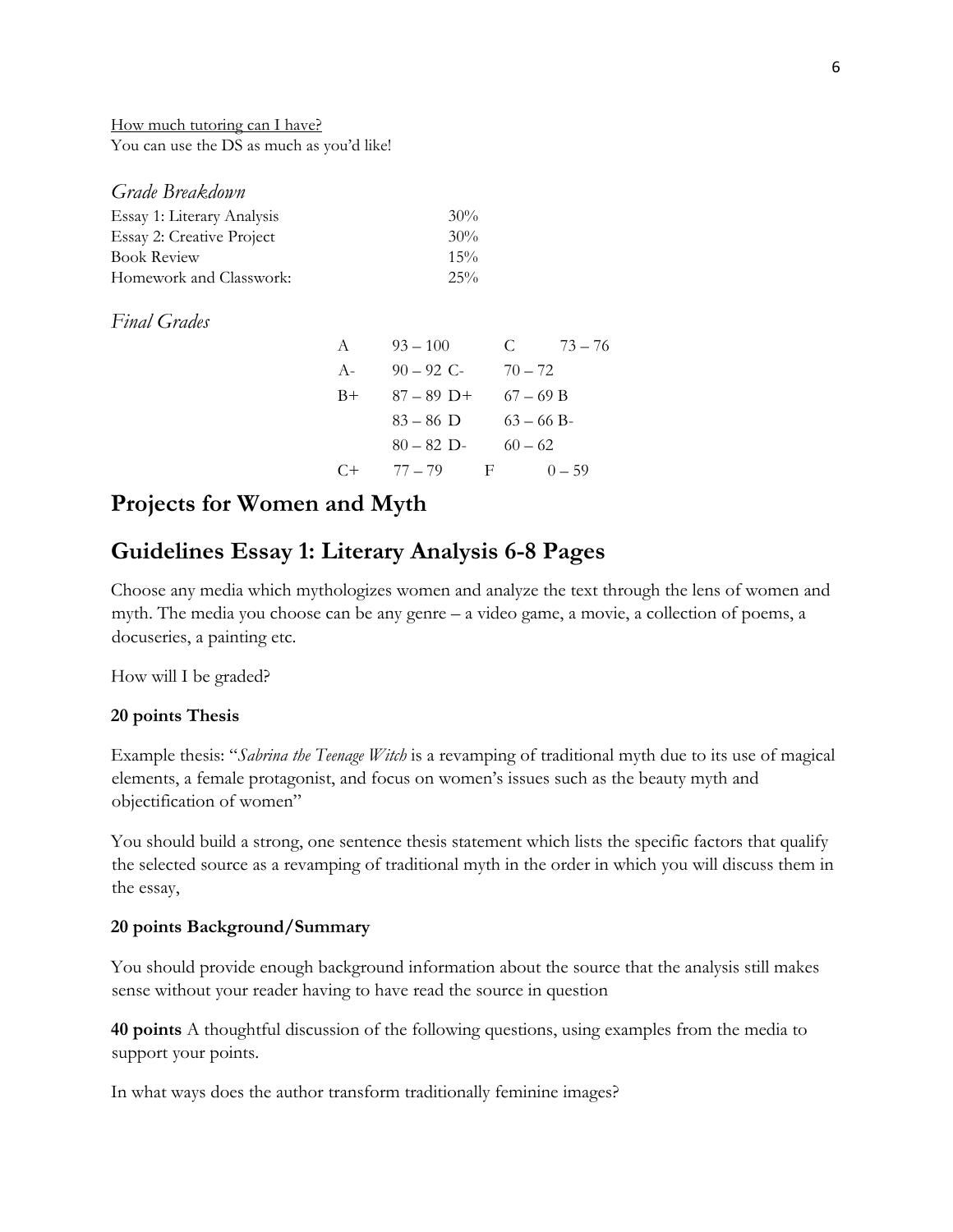In what ways does the author challenge female stereotypes and tropes?

In what ways does the author incorporate or change the traditional elements of myth (proto-world, journey, magical elements etc.)?

In what way's does the author address sexuality? gender? motherhood? social issues?

In what ways does the author fail to envision a new female myth?

How does the author treat male figures?

How does the author use form to re-vision myth?

## **10 points Conclusion**

Your conclusion should move the paper forward in some way. It should not merely repeat your thesis. Ask a question, make a suggestion about another similar source or make a call to action: what can your reader do based on the information you have provided them. **10 points Works Cited, Proper in-text citations** 

## **Guidelines Essay 2: Creative Project 10-12 Pages**

This can be a short story, poem, play, or mixed genre project. You may incorporate visuals if you would like. In this creative text you will create a revamped myth, using as example all of the myths we have studied this semester.

How will I be graded?

## **10 points Attention to Imagery**

Throughout the semester we have looked at several text which use significant imagery and symbolism. Your work should incorporate these elements.

## **10 points Attention to Form**

Throughout the semester we have looked at how several authors have used form to convey meaning. Your work should use form to convey meaning.

## **10 points Attention to Show not Tell/Detail**

Your work should aim to show rather than tell via dialogue, imagery, facial expressions, body language, etc.

## **70 points Attention to the Conventions of Myth**

Your work should incorporate the conventions of myth discussed in this class.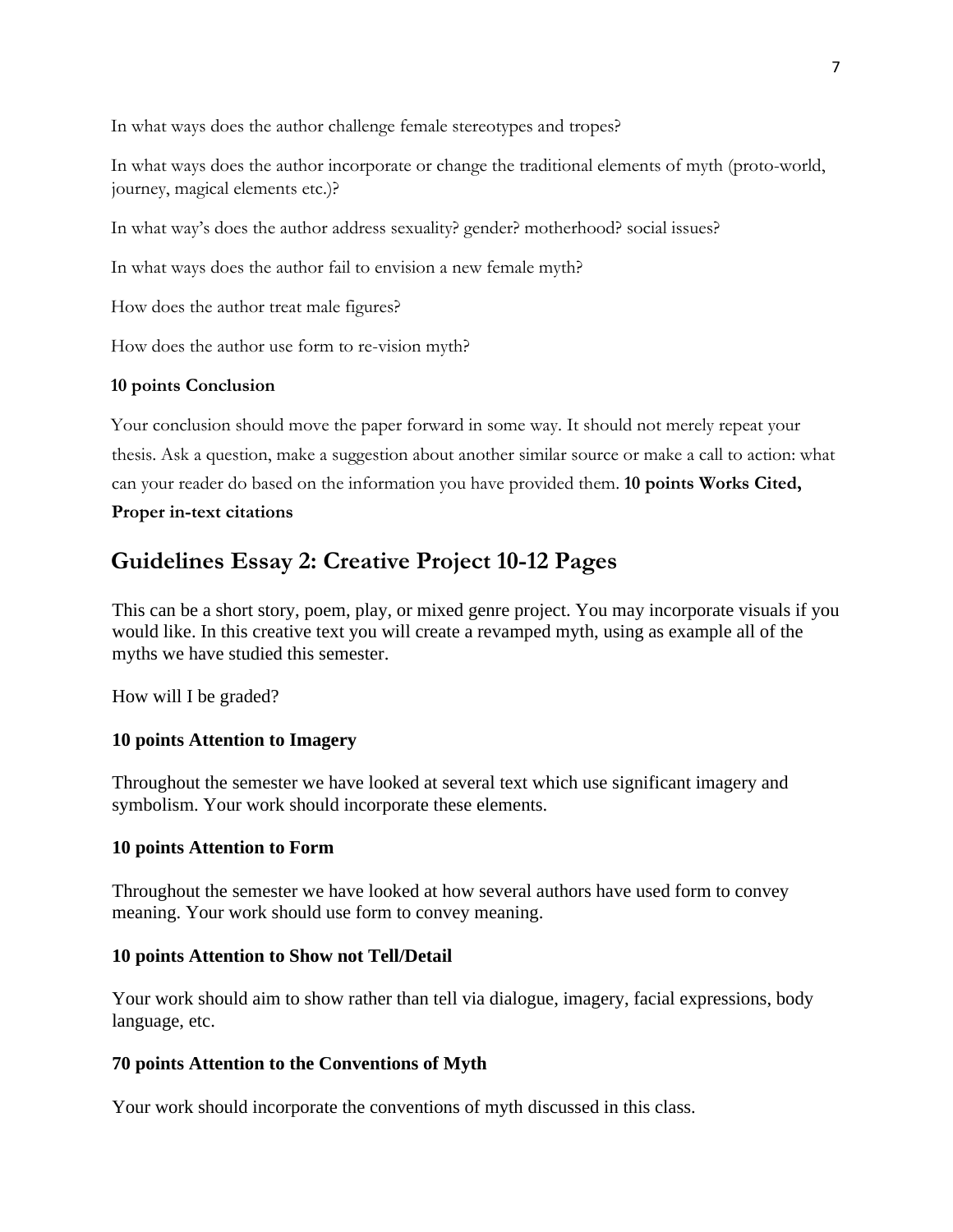*Revamps* of:

**Quest** 

Magical Elements

Proto world

Family issues/family

Sexuality

Attention to social issues

Damsel-in-distress - Hero

Romantic Relationships

Presence of Dichotomies

Happy Endings

## **Book Review 4-5 pages**

Choose any of the books we read in this class and write a book review. We will read some professional examples in class.

How will I be graded?

**20 points Background Information:** Readers often read book reviews to decide if they want to read a book. You need to give your read enough background information about the book so that they won't be confused, but not so much information that it seems pointless for them to buy the book.

**20 points Discuss the Book in a Larger Context:** Whether you discuss the book as part of the author's overall oeuvre or in comparison to other books in the genre, readers should understand where this book falls within a larger context.

**20 points Incorporate Quotes.** No matter how well we describe a book we can never quite convey the author's voice without using quoted material. Your book review should incorporate 2-3 properly formatted, integrated quotes from the source material.

**20 points Discuss strengths.** These can ran range from a consistent and compelling voice, to intriguing imagery, to displaying social awareness etc. The list of possible qualities is endless so just be sure you back up your claims with examples.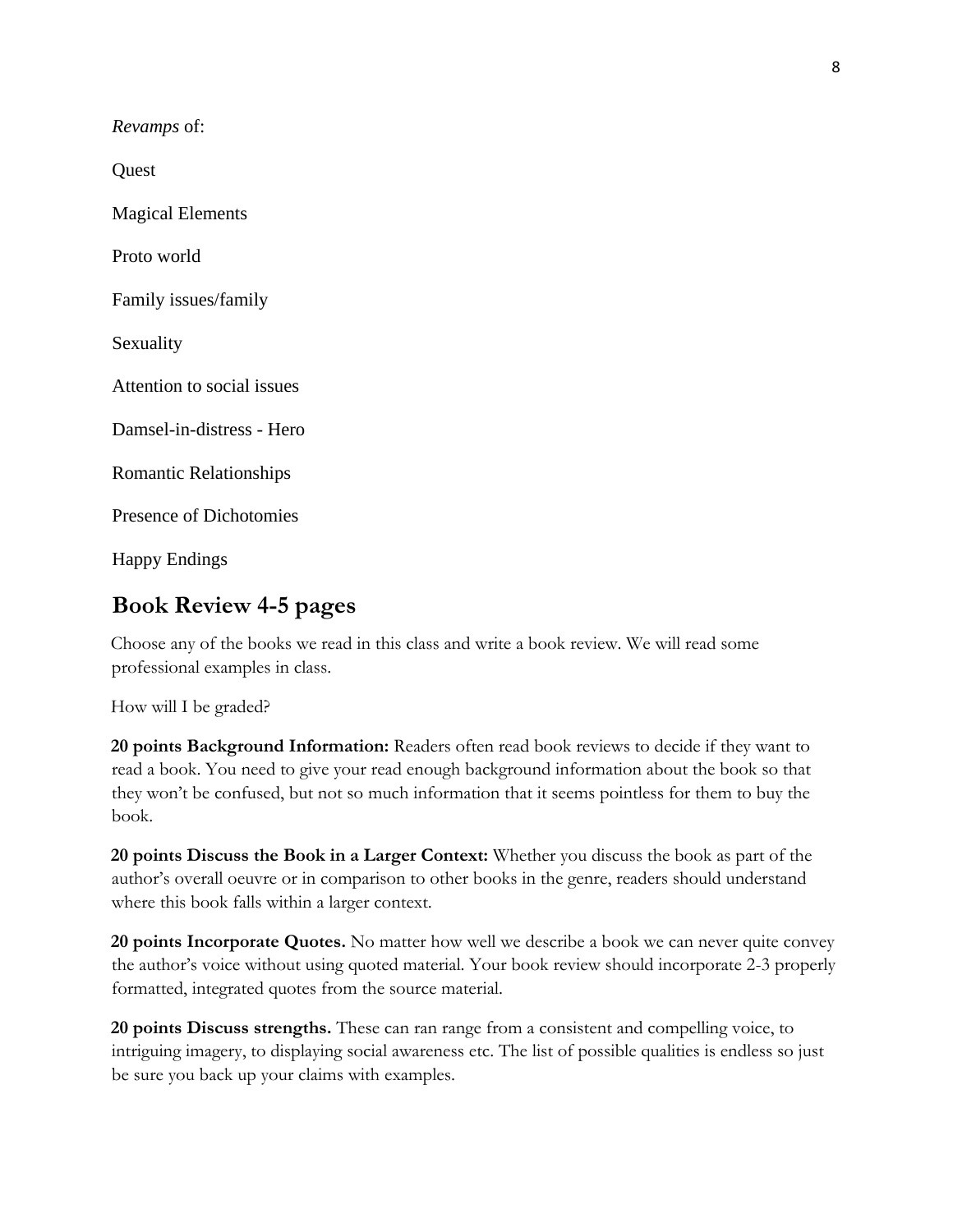**20 points Discuss weaknesses.** These can ran range from an inconsistent voice, to vague imagery, to displaying a lack of social awareness etc. The list of possible weaknesses is endless so just be sure you back up your claims with examples.

\*for all assignments a moderate to severe amount of proofreading, spelling, and grammatical errors will result in a point reduction

## **Reading Responses:**

Almost all readings will be accompanied by written responses. Responses should be around 250-300 words each. Below are several prompts to help inspire your responses. You can answer one, some, or all of these questions in your responses**. Responses should be submitted prior to the beginning of class** so that they can help form the basis for discussion. You are welcome to have a print or digital copy of your response with you during class to help aid discussion.

## **Reading Response Questions:**

In what ways does the text revamp typical mythic structures (such as the quest or presence of non-human characters)? In what ways is the author replicating, rather than refuting, typical mythic structures? How does the text handle typical female tropes such as the damsel in distress or the virgin/whore dichotomy? Based on textual evidence, what are some of the messages or themes present in this text? In what ways is form being used to communicate the messages/themes? What questions does this text bring to the surface? What did you find confusing, offensive, or weakly crafted? How does the text in question compare to other texts we have discussed in class? How does the text in question relate to texts, movies, etc. you have seen outside class? How does the text in question reflect out current social climate?

## *Tentative Course Schedule*

Week 1

## **24 August**:

In Class: Brief syllabus review; [Ada Limon](http://www.monsteringmag.com/blog/2019/2/27/wonder-woman) [Poem,](http://www.monsteringmag.com/blog/2019/2/27/wonder-woman) In-Class Writing Response

Homework: None today

#### **26 August**:

In Class: Attendance Activity; Watch ["Evil Demon Seductress Tropes"](https://www.youtube.com/watch?v=_VeCjm1UO4M&feature=youtu.be) [\(](https://www.youtube.com/watch?v=_VeCjm1UO4M&feature=youtu.be)3:42); Watch "[Damsel in](https://feministfrequency.com/video/damsel-in-distress-part-1/) Di[stress Tropes"](https://feministfrequency.com/video/damsel-in-distress-part-1/) [\(](https://feministfrequency.com/video/damsel-in-distress-part-1/)9:38), Read [Tropes Essay,](https://www.theatlantic.com/international/archive/2012/07/10-tropes-about-women-women-should-stop-laughing-about/325782/?fbclid=IwAR0txBzl89cRbUUrEuXMuei2HFXqM0NBVEUD5qHN0Po5RXN5IpzSXG6u14g) Read [Achilles,](https://www.quora.com/What-is-the-story-of-Achilles?fbclid=IwAR0JJXh3pNIY6ocRFyDRes1XjQ2nVYPDDlP3KidKvdf0rM7NW9HTzoDGnSk) Elements of Myth List Powerpoint

Homework: Read Alicia Ostriker's [The Thieves of Language: Women Poets and Revisionist](https://www-jstor-org.proxy.lib.fsu.edu/stable/pdf/3173482.pdf?refreqid=excelsior%3A566f318e4aad21d47164beaa03c56408) [Mythmaking"](https://www-jstor-org.proxy.lib.fsu.edu/stable/pdf/3173482.pdf?refreqid=excelsior%3A566f318e4aad21d47164beaa03c56408)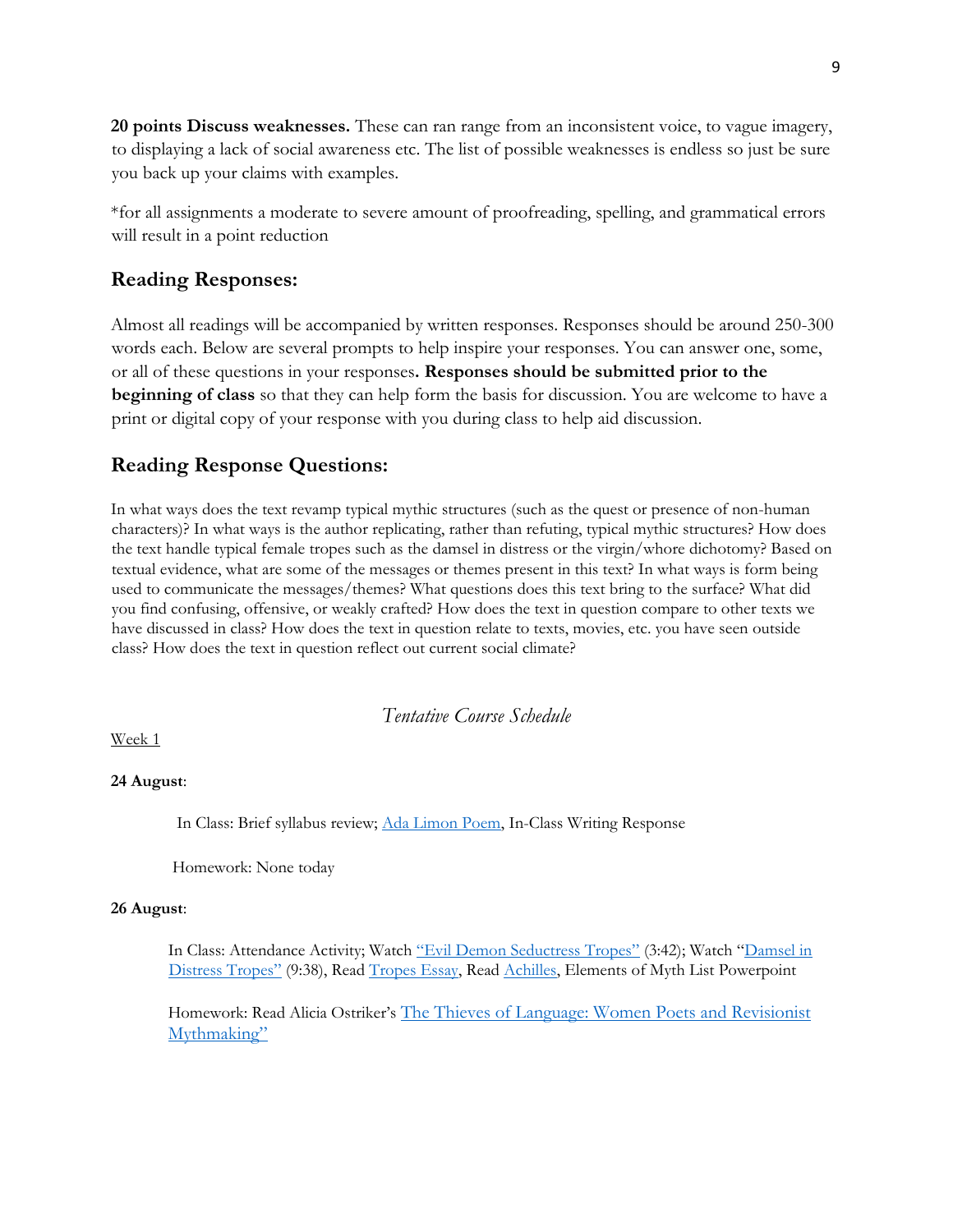#### Week 2

## **31 August:**

In Class: Attendance Activity; Ostriker Powerpoint; Ostriker discussion.

Homework: None today

### **2 September:**

In Class: Attendance Activity, Plath Powerpoint, Read and discuss 'Lady Lazarus'

Homework: Read Anne Sexton's *Transformations* 'The Gold Key' through 'The Cinderella' (9 poems), Reading Response 1

#### Week 3

#### **7 September**

In Class: Attendance Activity; Sexton Powerpoint; *Transformations* Discussion

Homework: Read 'One Eye, Two Eye, Three Eyes' through 'Briar Rose' (8 poems), Reading Response 2

#### **9 September**

In Class: Attendance Activity; *Transformations* Discussion

Homework: Read *The Descent of Alette* Book 1 and 2, Reading Response 3

#### Week 4

#### **14 September**

In Class**:** Attendance Activity, Notley Powerpoint, *Alette* discussion

Homework: Read *The Descent of Alette* Book 3 and 4, Reading Response 4

#### **16 September**

In Class: Attendance Activity, *Alette* discussion, Guidelines Essay 1

Homework: Proposal for Essay 1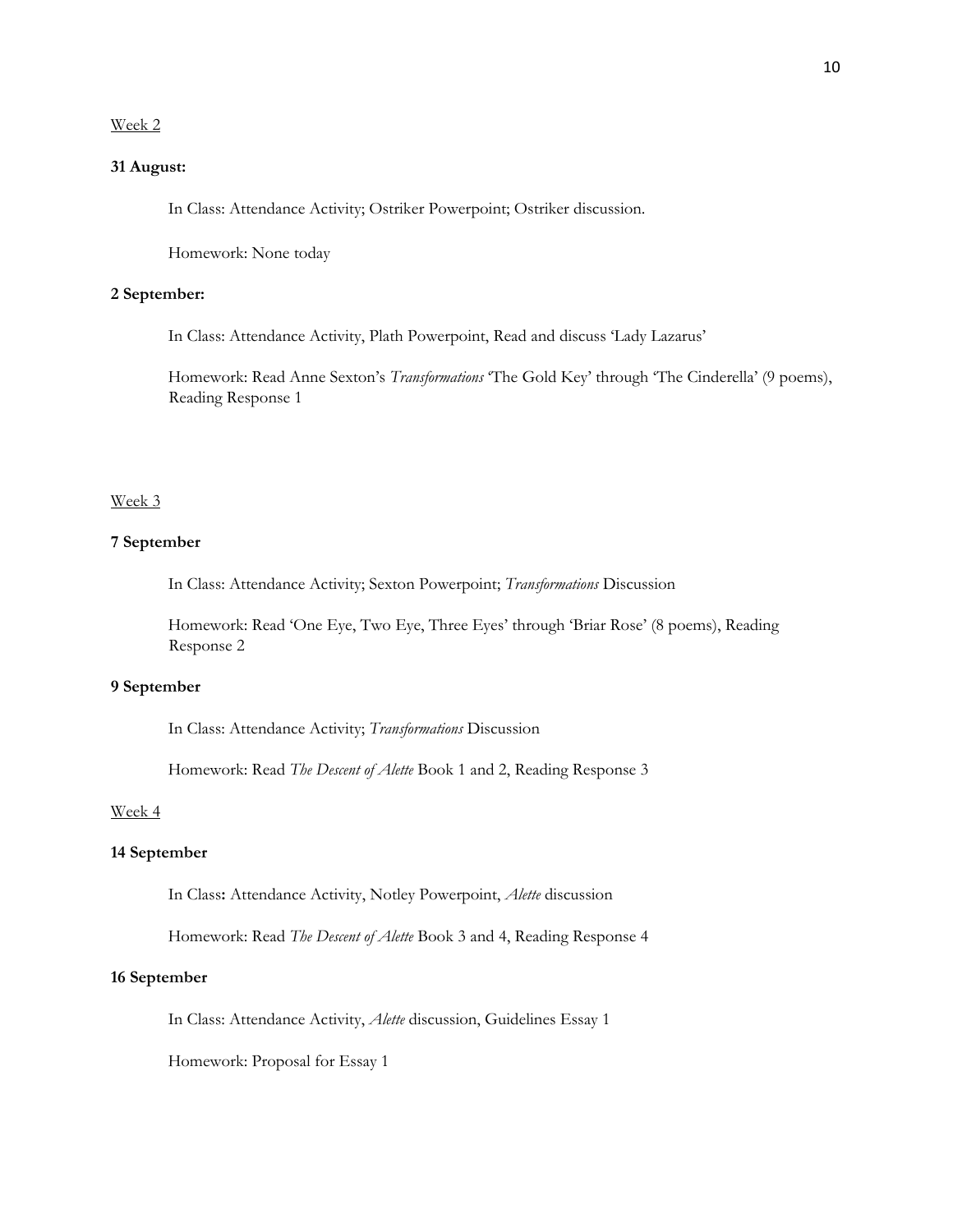#### Week 5

### **21 September**

In Class: Attendance Activity, Proposals due by beginning of class, Brief MLA Review, Time to work on Essay 1 in class (bring laptops today)

Homework: Work on Essay 1 Draft 1

### **23 September**

In Class: Attendance Activity; Peer Review DRAFT 1 ESSAY 1 (3-4 pages)

### Week 6

**28 September** CONFERENCES – NO CLASS – Essay 1 Draft 2 (4-5) pages)

**30 September** CONFERENCES – NO CLASS – Essay 1 Draft 2 (4-5) pages) Week 7

## \*FINAL DRAFT **ESSAY 1 DUE** MONDAY, **OCTOBER 4th** by MIDNIGHT\*

## **5 October**:

In Class: Attendance Activity; Finch Powerpoint, Anatomy of a Book Review, Book Review Guidelines

Homework: Read Annie Finch's *Among the Goddesses* (9-36), Reading Response 5

## **7 October**:

In Class: Attendance Activity; Finch Discussion

Homework: Read Among the Goddesses (37 – 86), Reading Response 6

## Week 8

## **12 October:**

In Class: Attendance Activity; Finch Discussion

Homework: Read Anne Carson's *Autobiography of Red* (3-59), Reading Response 7

#### **14 October:**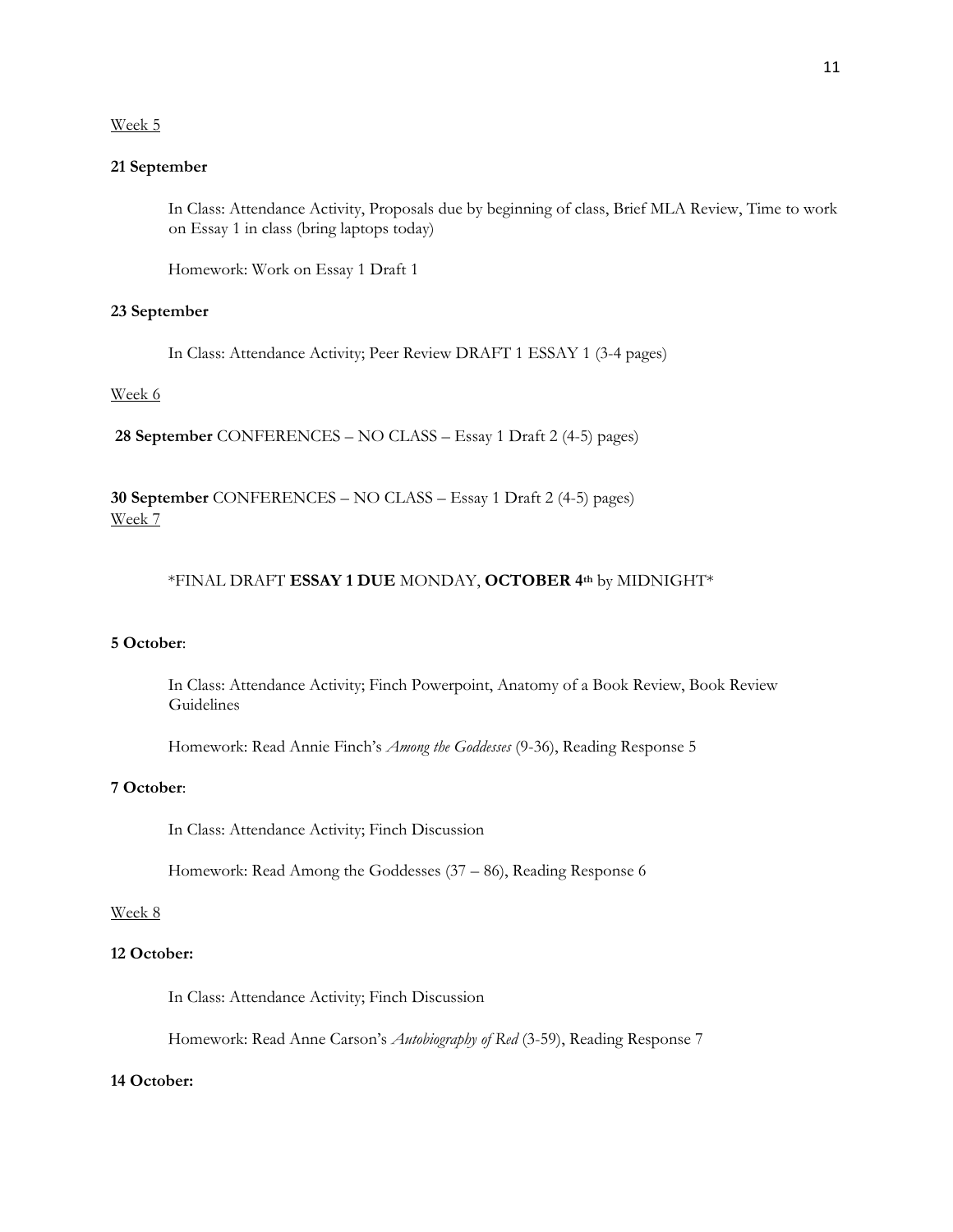In Class: Attendance Activity; Carson Powerpoint; Carson discussion

Homework: Read *Autobiography* (60-149), Reading Response 8

#### Week 9

## **19 October:**

In Class Attendance Activity; Carson discussion

Homework: Read Toni Morrison's *Sula* (2-51), Reading Response 9

## **21 October:**

In Class: Attendance Activity; Morrison Powerpoint; *Sula* Discussion

Homework: Read *Sula* (52-105), Work on Draft 1 of Book Review

#### Week 10

### **26 October:**

In Class: Attendance Activity; *Sula* Discussion, Peer Review Draft 1 Book Review

Homework: Read *Sula* (105-162), Reading Response 10, Work on Draft 2 Book Review

### **28 October:**

In Class: Attendance Activity; Morrison Discussion

Homework: Submit Draft 2 Book Review by Sunday, October 31st at Midnight

#### Week 11

## **2 November**:

In Class: Attendance Activity; Watch Beyoncé's *Homecoming*

Homework: Reading Response 11, Work on Book Review

### \*FINAL DRAFT **BOOK REVIEW DUE** WEDNESDAY, **November 3rd** by MIDNIGHT\*

## **4 November**:

In Class: Attendance Activity; *Homecoming*, Guidelines Essay 2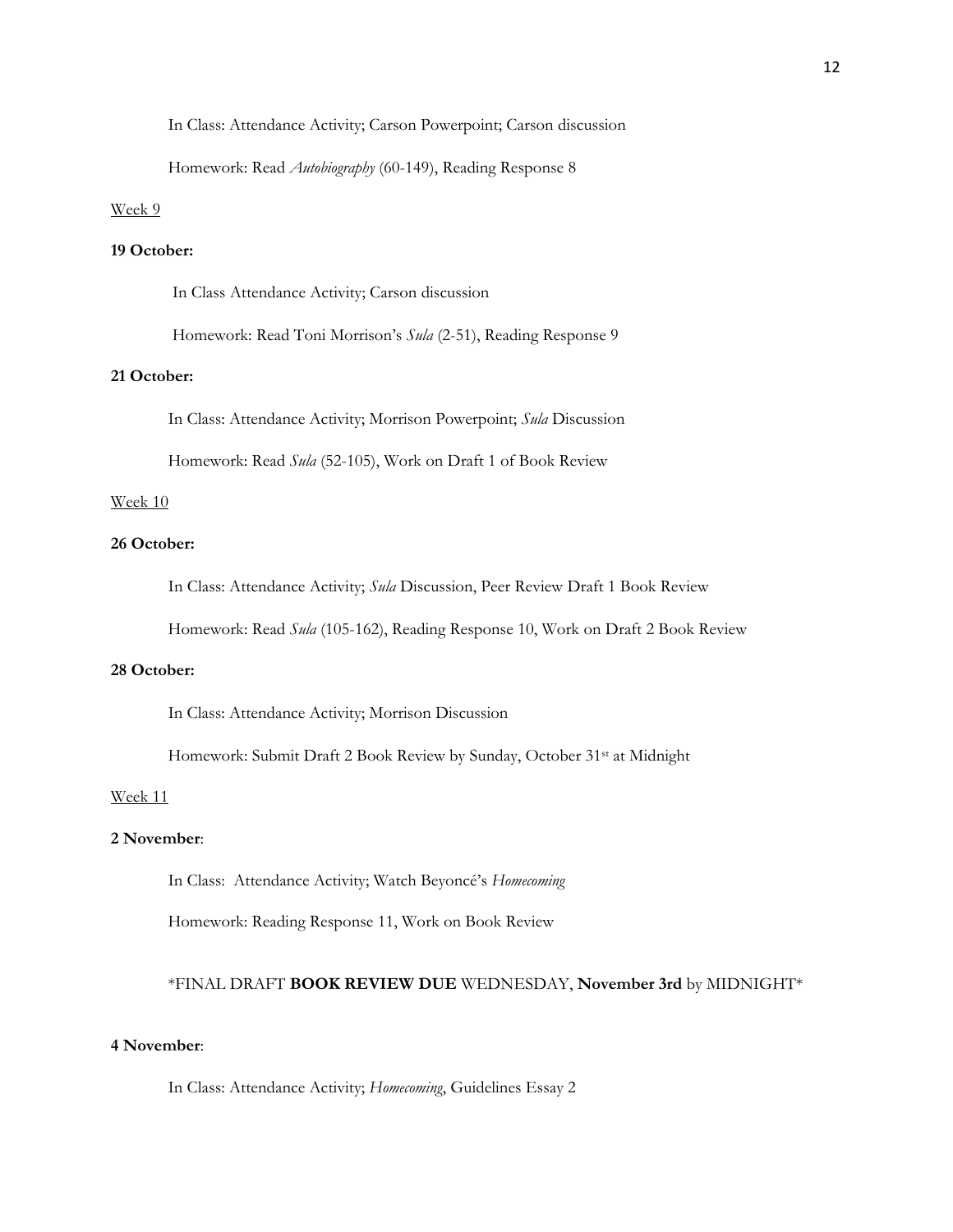Homework: Work on Essay 2

#### Week 12

**9 November:** Attendance Activity; *Homecoming* Discussion

**11 November:** NO CLASS. VETERAN'S DAY.

#### Week 13

**16 November:** CONFERENCES – NO CLASS – DRAFT 1 ESSAY 2

**18 November:** CONFERENCES – NO CLASS – DRAFT 1 ESSAY 2

#### Week 14

## **22 November:**

In Class: Attendance Activity; FOCUS GROUPS Essay 2

Homework: Work on Essay 2

## **24 November:** NO CLASS. HAPPY THANKSGIVING

## Week 15

## **30 November:**

In Class**:** Attendance Poem. CLASS READING – LET'S CELEBRATE YOUR WORK. Choose which Essay you are most proud of and share 2 pages with the class.

Homework: Revise as needed.

#### \*FINAL DRAFT **ESSAY 2 DUE** WEDNESDAY, **December 1st** by MIDNIGHT\*

#### **2 December**:

In Class: Attendance Poem. CLASS READING – LET'S CELEBRATE YOUR WORK. Choose which Essay you are most proud of and share 2 pages with the class.

#### **REVISIONS MUST BE TURNED IN BY MIDNIGHT WEDNESDAY DECEMBER 8th**

\* \* \*